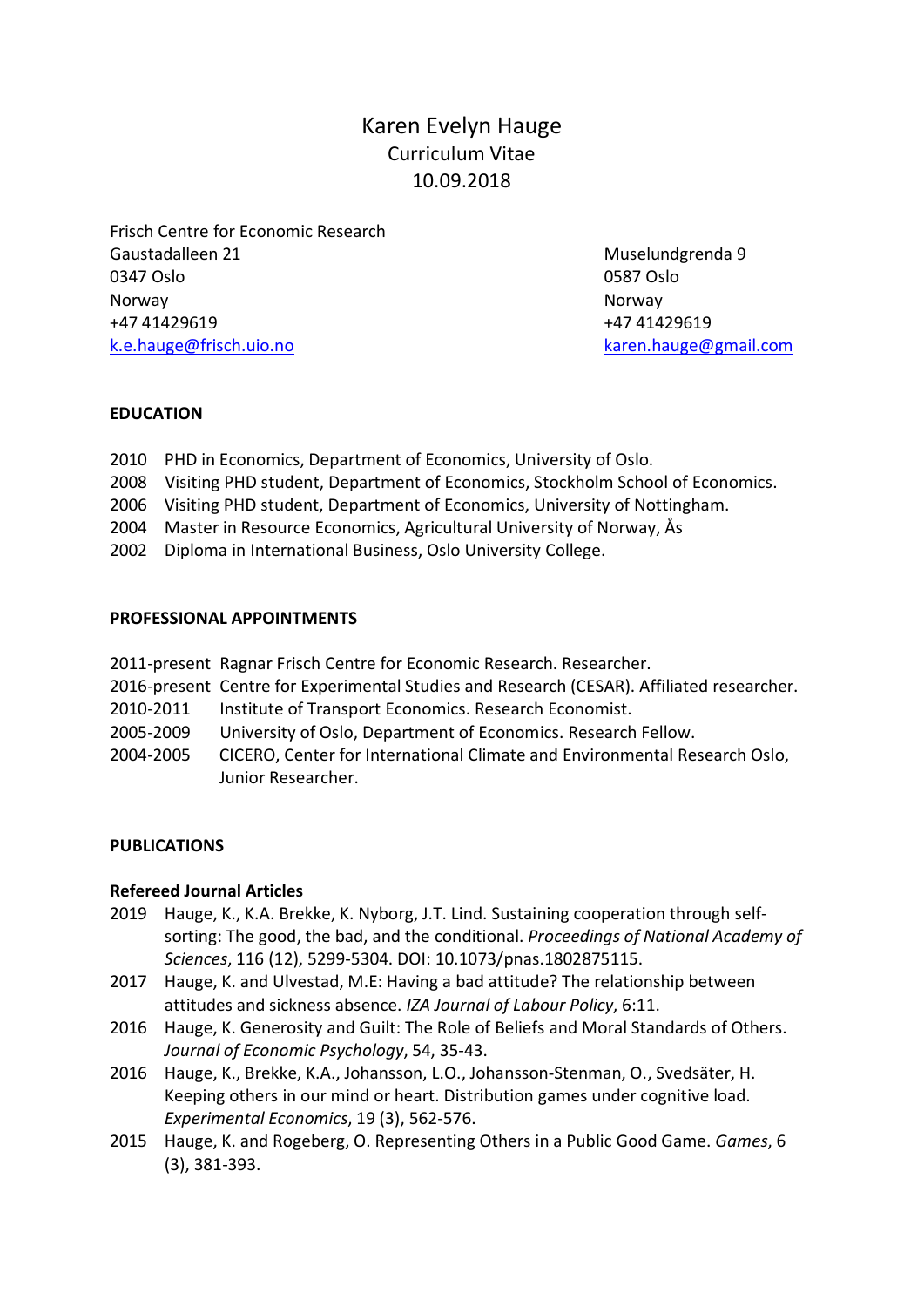- 2015 Hauge, K. Moral opinions are conditional on the behavior of others. *Review of Social Economy*, 73 (2), 154-175.
- 2015 Hauge, K., Markussen S., Raaum, O., Ulvestad, M. Can the gender gap in sickness absence be explained by attitudes, norms and preferences? *Søkelys på arbeidslivet*, 32 (4), 298-324 (in Norwegian).
- 2014 Hauge, K. Når Viljar, Rasmus og Egil skal investere i energieffektiv teknologi. *Samfunnsøkonomen*, 28 (1) (in Norwegian).
- 2011 Brekke, K.A., Hauge, K., Lind, J. T. and Nyborg, K. Playing with the good guys. A public good game with endogenous group formation. *Journal of Public Economics*, 95 (9-10), 1111-1118.
- 2008 Fjærtoft, R. and Hauge, K. Årets forskermøte. *Samfunnsøkonomen*, 68 (1) (in Norwegian).
- 2005 Hauge, K. Varmere i stua, varmere på kloden. *CICERONE*, 1 (in Norwegian).

# **Manuscripts in Preparation**

- 2019 Hauge, K., Kotsadam, A., and Riege, A. Culture and gender differences in competition
- 2019 Alpino, M., Hauge, K., Kotsadam, A., and Markussen, S. The effects of Dialogue Meetings.
- 2018 Hauge, K. and Markussen, S. Reduced waiting time in vocational rehabilitation: A randomized natural field experiment.

# **Other Publications**

- 2010 Fearnley, N., Hauge, K, Killi, M., Minken, H. Veileder: Nyttekostnadsanalyse av enklere kollektivtransporttiltak. Revidert 2010. Report 1121/2010, TØI, Oslo (in Norwegian).
- 2005 Aaheim, A. and Hauge, K. Impact of climate change on travel habits: A national assessment based on individual choices. Rapport 2005:07. CICERO, Oslo.
- 2005 Vevatne, J., Westskog H., Hauge, K. Betydningen av kommunal klimapolitikk. Virkemidler, potensial og barrierer. Rapport 2005:06. CICERO, Oslo (in Norwegian).

# **AWARDS AND HONORS**

2015 Helen Potter Award of Special Recognition for the most original article by a promising scholar in social economics appearing in Volume 73 (2015) of the Review of Social Economics, Association for Social Economics.

## **GRANTS AND FELLOWSHIPS**

- 2017-2020 Norwegian Research Council, grant no 267942 "Driving towards the lowemission society", Researcher.
- 2017-2020 Norwegian Research Council, grant no 268174: "Sustainable transition to sustainability", Researcher.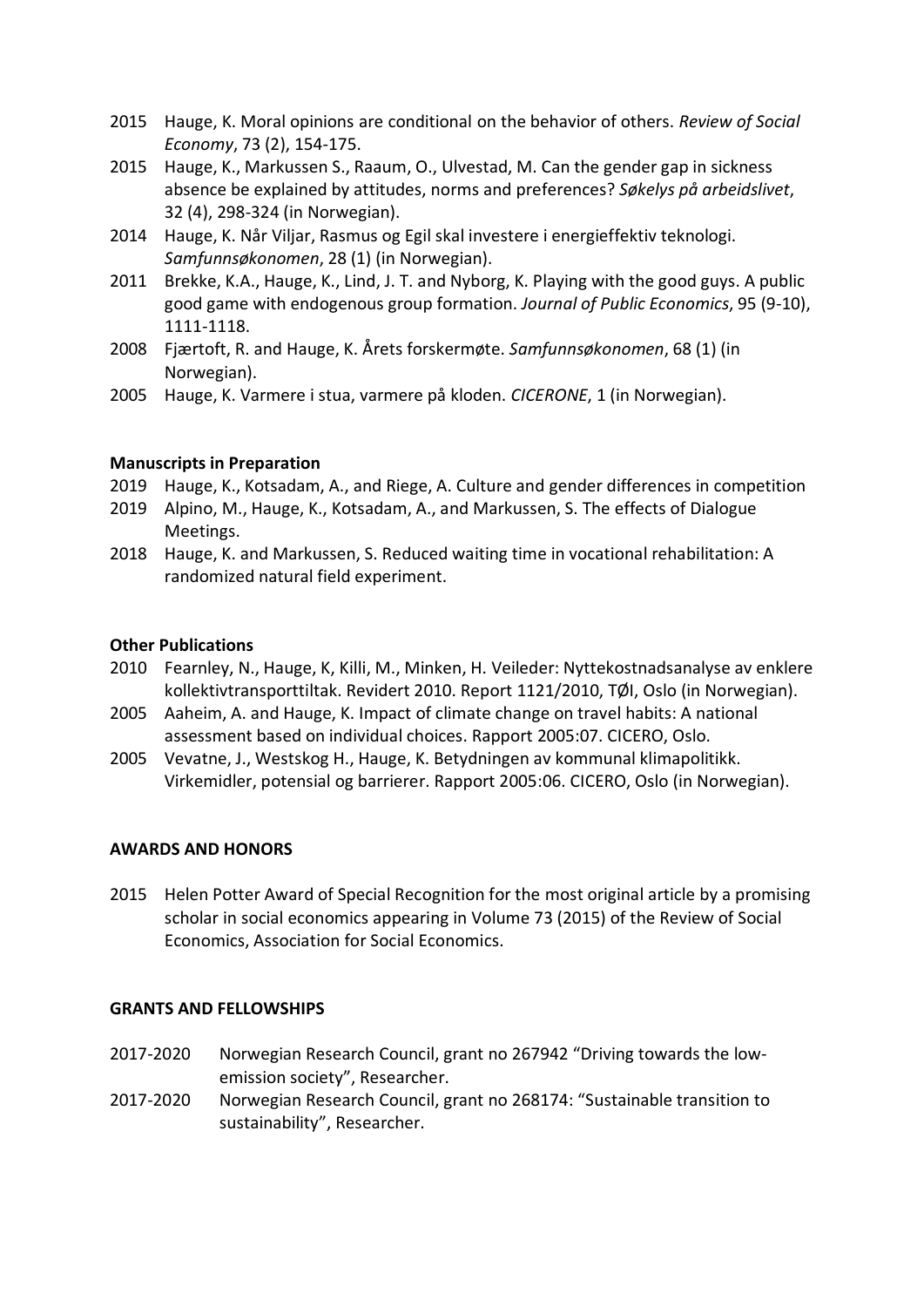| 2017-2020 | Norwegian Research Council, grant no 270772: "Sustaining the welfare and<br>working life model in a diversified society", Researcher and work package<br>leader.                        |
|-----------|-----------------------------------------------------------------------------------------------------------------------------------------------------------------------------------------|
| 2016-2021 | Norwegian Research Council, Toppforsk grant no 250372: "Bargaining;<br>breakdown and delay", Awarded to Centre for Experimental Studies and<br>Research (CESAR), Affiliated Researcher. |
| 2016-2019 | Norwegian Research Council, grant no 259512: "New causal evidence on the<br>effects of activation and workplace intervention policies for reducing sickness<br>absence", Researcher.    |
| 2015-2018 | Norwegian Research Council, grant no 243626/E20: "Security of supply in a<br>green power market. Challenges and opportunities of intermittent power",<br>Work Package Leader.           |
| 2015      | The Fund for Applied Research at the Department of Economics, UiO,<br>Financial support for experiment.                                                                                 |
| 2013-2016 | Norwegian Research Council, grant no 227103/H20: "Disentangling absence<br>patterns", Researcher.                                                                                       |
| 2013-2015 | Ministry of Labour and Social Affairs, research grant: "Norms, priorities and<br>sickness absence", Project Leader.                                                                     |
| 2011-2014 | Ministry of Labour and Social Affairs, research grant: "Effects of Vocational<br>Rehabilitation Programs", Researcher                                                                   |
| 2011-2016 | Norwegian Research Council, grant no 209698: "Oslo Center for Research on<br>Environmentally Friendly Energy (CREE), Researcher.                                                        |
| 2006      | Ryoichi Sasakawa Young Leaders Fellowship Fund, scholarship for research<br>stay abroad.                                                                                                |
| 2006      | Professor Wilhelm Keilhaus Memorial Fund, scholarship for research stay<br>abroad.                                                                                                      |
| 2005      | Etikkprogrammet, University of Oslo. Financial support for experiment.                                                                                                                  |
| 2005-2008 | Norwegian Research Council, grant no 164393: "Self-image and<br>sustainability", Phd-student.                                                                                           |

# **INVITED TALKS**

- 2018 Reduced waiting time in vocational rehabilitation: A randomized natural field experiment. Institute for Social Research, Oslo February 1.
- 2018 Reduced waiting time in vocational rehabilitation: A randomized natural field experiment. Ministry of Labour and Social Affairs, The Department of Labour Market Affairs, Oslo January 30.
- 2017 The Good, the Bad, and the Conditional: Sorting and Dynamics in a Public Good Game with Endogenous Group Formation, Kingston Business School, London October 4.
- 2017 The Good, the Bad, and the Conditional: Sorting and Dynamics in a Public Good Game with Endogenous Group Formation, University of Bergen, Bergen September 14.
- 2010 Guilt Aversion: From disappointment or disapproval, Norwegian University of Life Sciences, School of Economics and Business.
- 2010 Guilt Aversion: From disappointment or disapproval, The Frisch Centre, Oslo.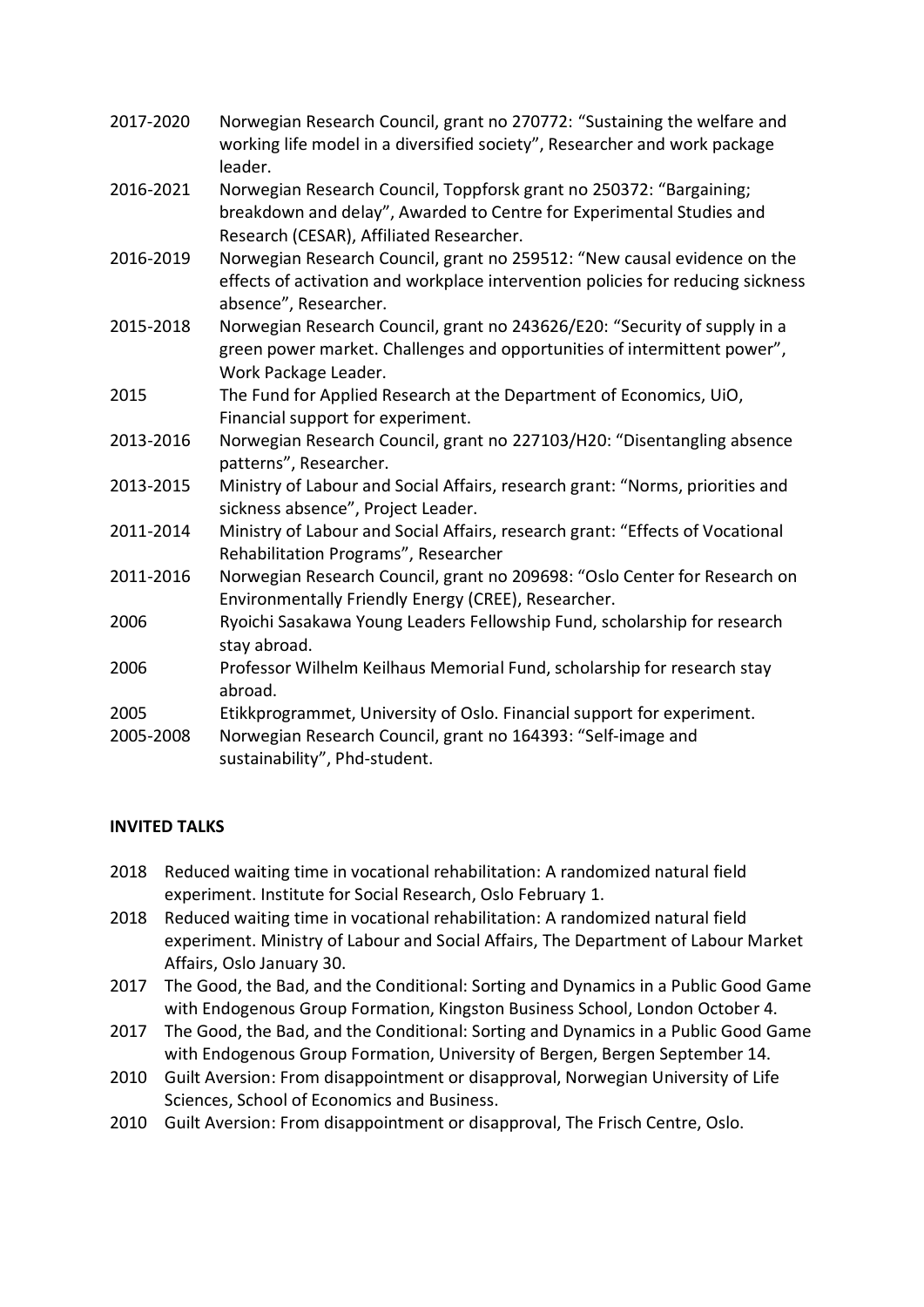## **CONFERENCES**

## **Workshops Organized**

- 2014 Conference for the 15th Anniversary of the Ragnar Frisch Centre for Economic Research, Oslo, Norway
- 2014 Workshop for Economics and Psychology Collaborations, Oslo, Norway

# **Papers presented**

- 2019 Effects of dialogue meetings. 14<sup>th</sup> Nordic Conference in Behavioral and Experimental Economics. September 26-28, Kiel.
- 2019 Effects of dialogue meetings. ESA World Meeting, July 4-7 2019, Vancouver.
- 2019 Early intervention in temporary DI: A randomized natural field experiment reducing waiting time in vocational rehabilitation. 41<sup>st</sup> Annual Meeting of the Norwegian Association of Economists, January 7-8, Tromsø.
- 2018 Early intervention in temporary disability insurance: A randomized natural field experiment reducing waiting time in vocational rehabilitation (poster). EALE, September 13-15, Lyon.
- 2018 The Good, the Bad, and the Conditional: Sustaining Cooperation through Self-Sorting, ESA World Meeting, June 29-July 1, Berlin.
- 2017 The Good, the Bad, and the Conditional: Sorting and Dynamics in a Public Good Game with Endogenous Group Formation, ESA European Meeting, 6.-9.September, Wien.
- 2017 Visualizing residential electricity consumption. 39<sup>th</sup> Annual Meeting of the Norwegian Association of Economists, January 3-4, Oslo.
- 2016 The effect of waiting in line before participating in active labor market programs. A randomized field experiment. Workshop on sickness, jobs and welfare. December 7, Oslo.
- 2016 The effect of waiting in line before participating in active labor market programs. A randomized field experiment. 11<sup>th</sup> Nordic Conference in Behavioral and Experimental Economics. September 30-October 1, BI, Oslo.
- 2016 Having a bad attitude? The relation between attitudes and sickness absence. International Meeting of Behavioral Social Sciences (IMEBESS), April 14-16, Rome.
- 2015 Having a bad attitude? The relation between attitudes and sickness absence. Trygdeforskningsseminaret, December 7, Oslo
- 2014 Contributing to public goods as individuals versus group representatives: Evidence of gender differences. ESA European Meeting, September 3-6, Prague.
- 2013 Pro-social representatives? Decision-making on behalf of others in a public good game experiment. The 35<sup>th</sup> Annual Meeting of the Norwegian Association of Economists, January 7-8, Stavanger
- 2013 Gender differences in leadership response. 8<sup>th</sup> Nordic Conference in Behavioral and Experimental Economics, September 27-28, Stockholm.
- 2011 A dual self model of social preferences. The  $33<sup>rd</sup>$  Annual Meeting of the Norwegian Association of Economists, January 5-7, Bergen.
- 2010 Guilt Aversion: From disappointment or disapproval. 5<sup>th</sup> Nordic Conference in Behavioral and Experimental Economics, November 12-13, Helsinki.
- 2008 Playing with the good guys. A public good game with endogenous group formation. IAREP/SABE World Meeting, September 3-6, Rome.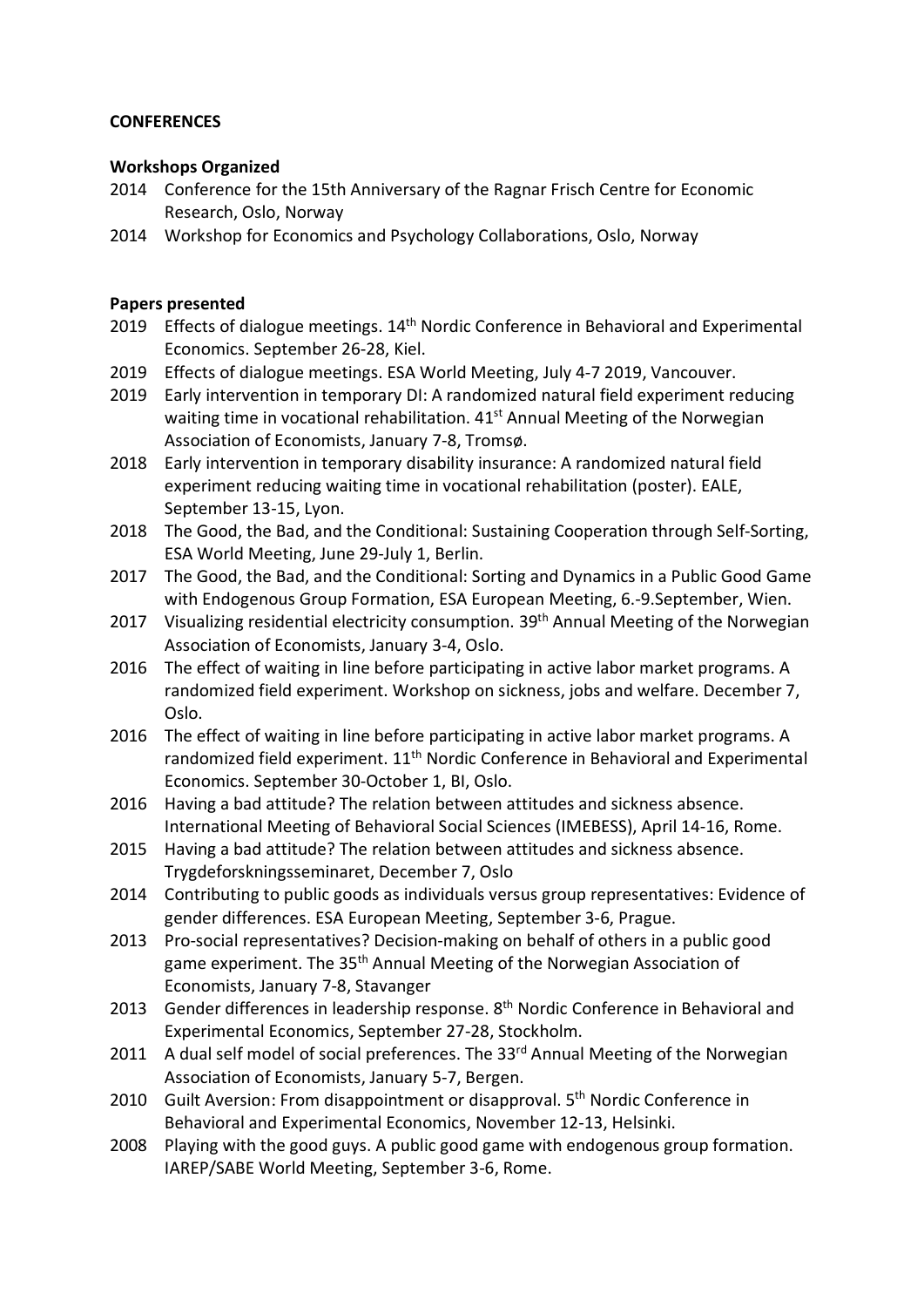- 2008 Playing with the good guys. A public good game with endogenous group formation. 3<sup>rd</sup> Nordic Conference in Behavioral and Experimental Economics, Copenhagen.
- 2008 Normative reflection in a public good experiment. The 30<sup>th</sup> Annual Meeting of the Norwegian Association of Economists, January 7-8, Oslo.
- 2007 Normative reflection in a public good experiment. Economic Science Association (ESA) World Meeting, June 28-July 1, Rome.
- 2007 Normative reflection in a public good experiment. 2nd Nordic Workshop in Behavioral and Experimental Economics, November 16-17, Gothenburg.

# **Departmental talks**

- 2018 The Good, the Bad, and the Conditional: Sustaining Cooperation through Self-Sorting, the Frisch Centre Seminar, June.
- 2018 The Good, the Bad, and the Conditional: Sorting and Dynamics in a Public Good Game with Endogenous Group Formation, the Department of Economics/Frisch Centre Geilo Seminar, January 10-12, Geilo.
- 2017 The Good, the Bad, and the Conditional: Sorting and Dynamics in a Public Good Game with Endogenous Group Formation, CREE's 7<sup>th</sup> Research Workshop, October 26-27, Oslo.
- 2017 Culture and gender differences in bargaining. CESAR Research Workshop, October 17
- 2017 The effect of waiting in line before participating in active labour market programs. A randomized field experiment. The Frisch Seminar, June.
- 2016 Effekten av effektprising: et randomisert felteksperiment. The Frisch Seminar, May
- 2015 Kan kjønnsforskjeller i sykefravær forklares av holdninger, normer og preferanser? The Frisch Seminar, May
- 2014 Normer og prioriteringer ved sykefravær. The Frisch Seminar, March 20.-21.
- 2013 Experimental and register data. The Frisch Seminar, February
- 2008 Playing with the Good Guys: A public Good Game with Endogenous Group Formation. The Frisch Centre, June 11
- 2008 Playing with the Good Guys: A public Good Game with Endogenous Group Formation. Department of Economics, University of Oslo, May 16.
- 2007 Normative reflection in a public good experiment. Oslo Seminars in Behavioral and Experimental Economics, September
- 2007 Normative reflection in a public good experiment. The Frisch Centre, May 2007
- 2005 Responsibility and Sustainability. The Frisch Centre, September 28 2005

## **TEACHING EXPERIENCE**

- 2017 Department of Economic, University of Oslo. Seminar leader. Master course in behavioral economics.
- 2016 Department of Social Sciences, Oslo and Akershus University College of Applied Sciences, Microeconomics I. Guest lecturer, topic: behavioral and experimental economics.
- 2014 Department of Social Sciences, Oslo and Akershus University College of Applied Sciences, Microeconomics I. Guest lecturer, topic: behavioral and experimental economics.